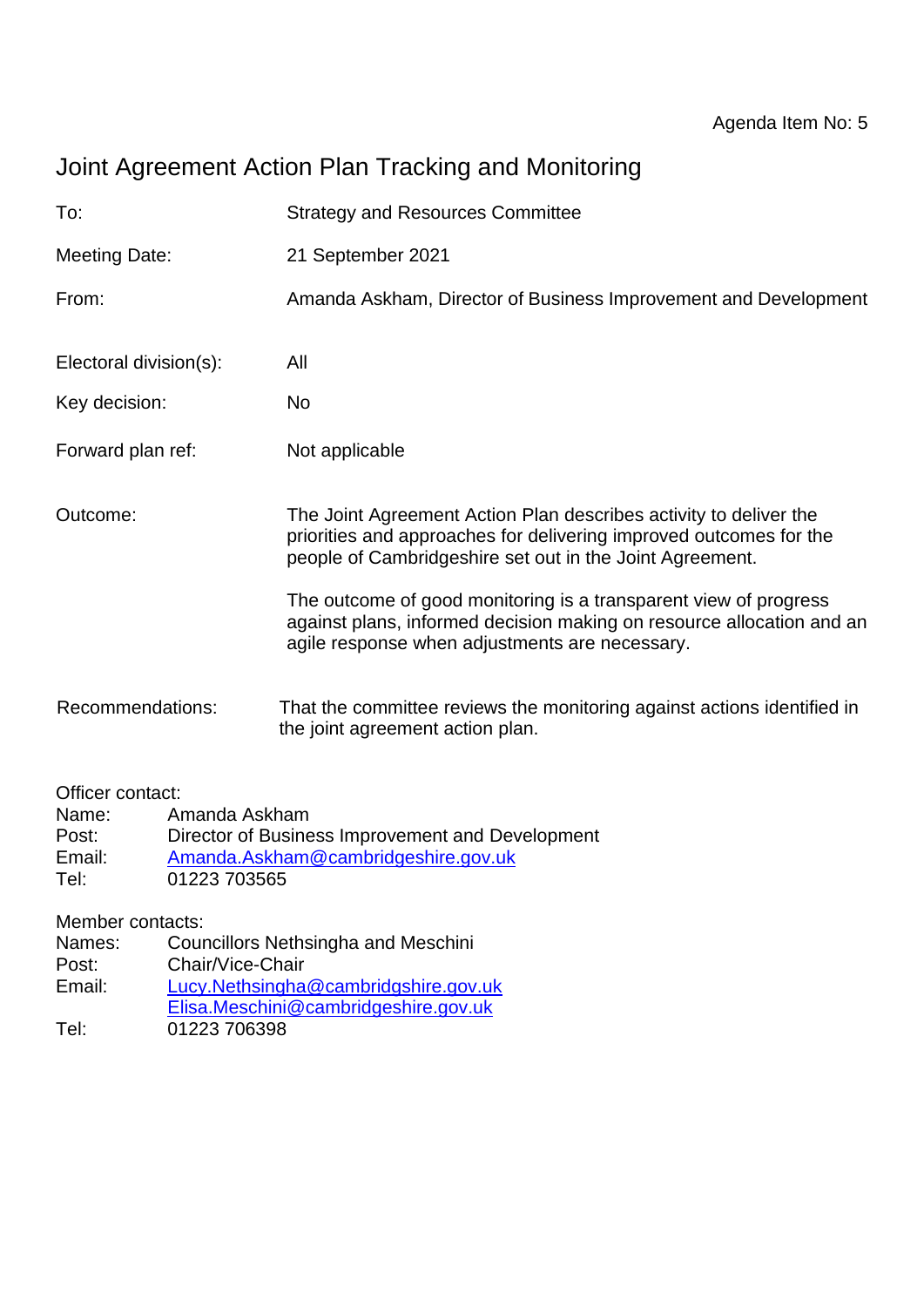## 1. Background

- 1.1 On 14th May 2021, a Joint Agreement was signed by the leaders of the Liberal Democrat, Labour and Independent groups. The following week, at the Council's Annual General Meeting, a new Joint Administration to lead the work of the Council was agreed.
- 1.2 A draft thematic action plan was approved in July 2021 to enable the Joint Agreement to be delivered through tangible actions. These actions are the first steps that are being taken and monitored in this municipal year whilst a new Council-wide strategy is being developed and approved as part of the annual Business Planning process.
- 1.3 Monitoring delivery of the Joint Agreement is important as it will enable Elected Members, officers, partners and the public to assess whether the Council is achieving what it has set out to do, delivering value for money, and meeting the needs of residents and customers. A draft Joint Agreement Tracker has been developed and it has been agreed that the Strategy and Resources Committee reviews the tracker at each meeting of this municipal year.
- 1.4 It was also agreed that where possible and appropriate, an initial baseline position, dated from the last AGM, would be defined for each activity. As the content of the action plan develops so will the baseline information.
- 1.5 The Joint Agreement Tracker is presented in draft form for discussion and further development as required with committees.

## 2. Joint Agreement Action Plan Tracker

- 2.1 The Joint Agreement Tracker is presented in two sections: activity, and policy development. The expectation is that policy changes will result in future actions, the delivery and impact of which will be monitored by each committee under a revised performance framework linked to corporate strategy.
- 2.2 Actions are presented here in chronological order based on the next milestone. The data can also be sorted and presented using a range of criteria including, committee area, service area, lead officer, Joint Agreement Action Plan reference.
- 2.3 Many of the initial milestones are due this financial year. Further new actions and future milestones beyond this 21-22 financial year will be aligned with and monitored as part of the new overall strategy and performance framework for committees as new and revised policies and strategies are agreed.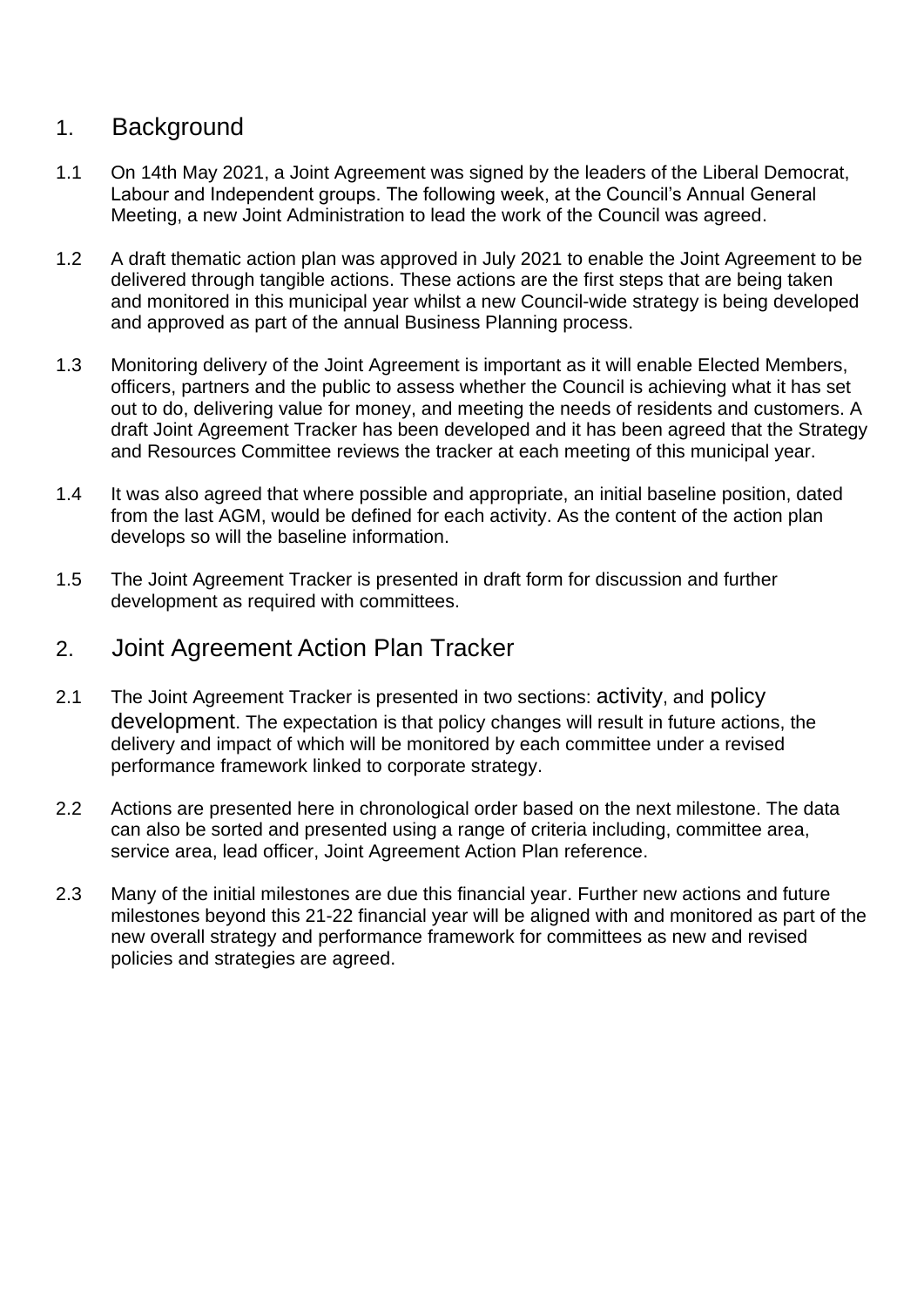#### **Activity**

| Ref. | <b>Action</b>                                                                                                                                                                        | <b>Milestone</b>     | <b>Committee</b> | Lead Officer(s)                       | <b>Success</b><br>criteria                                                                                                                                           | <b>Baseline position</b><br><b>May 2021</b>                                          | <b>Achieved</b>                                                     | Update /<br>comments by<br>lead officer                                                                                                                                                              |
|------|--------------------------------------------------------------------------------------------------------------------------------------------------------------------------------------|----------------------|------------------|---------------------------------------|----------------------------------------------------------------------------------------------------------------------------------------------------------------------|--------------------------------------------------------------------------------------|---------------------------------------------------------------------|------------------------------------------------------------------------------------------------------------------------------------------------------------------------------------------------------|
| G.2  | Bring forward to the public<br>domain (to the greatest extent<br>legally possible) further<br>information about the farms<br>audit findings and the Council's<br>actions in response | Jul 21 and<br>Sep 21 | A&A              | Fiona McMillan/<br><b>Tony Cooper</b> | The<br>Constitution<br>and Ethics<br>Committee<br>process runs<br>its course so<br>that it is<br>possible to put<br>more<br>information into<br>the public<br>domain | Report not in public<br>domain                                                       | In progress                                                         | Two reports<br>were taken to<br>Constitution &<br><b>Ethics</b><br>Committee on<br>27th July 2021<br>Update on<br>Farms Audit<br>activity given<br>to Audit and<br>Accounts<br>Committee<br>13.07.21 |
| CE.1 | Explore procurement routes to<br>enable free school vouchers<br>during the summer '21 school<br>holidays                                                                             | <b>Jul</b> '21       | <b>CYP</b>       | Jonathan Lewis                        | Free School<br>Meal vouchers<br>available<br>during summer<br>holiday 2021                                                                                           | Free School Meal<br>vouchers not<br>available in<br>summer 21 school<br>holidays     | Vouchers<br>have been<br>distributed<br>to all eligible<br>parents. | Unclaimed<br>vouchers will<br>be withdrawn<br>on the 24th<br>September.<br>Proposals for<br>support for half<br>term to be<br>shared at CYP<br>in September.                                         |
| CE.3 | Agree an action plan for<br>improving prevention and early<br>intervention for children with                                                                                         | Aug '21              | <b>CYP</b>       | Jonathan Lewis                        | Action plan<br>reported to<br><b>CYP</b>                                                                                                                             | 4.2% of children in<br>school in Cambs<br>have Education<br><b>Health Care Plans</b> | In progress<br>- draft plan<br>complete                             | Draft plan is<br>complete, and<br>schools are<br>being briefed                                                                                                                                       |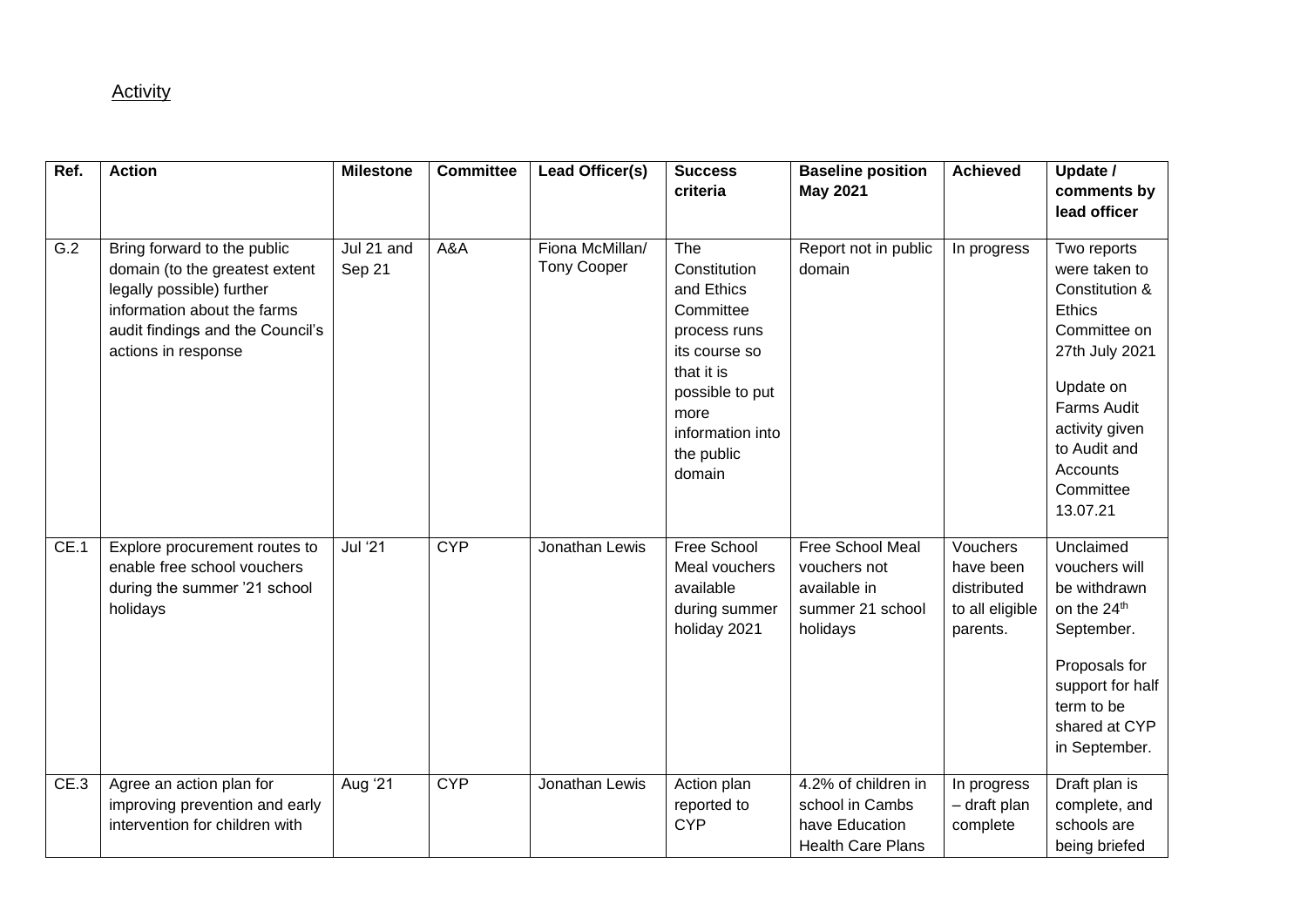|                  | <b>Special Educational Needs</b><br>and Disabilities (SEND).                                                                                                 |                                                         |                |                |                                                                                                    | compared to 3.4%<br>in CIPFA<br>neighbours; 10.6%<br>of children in<br>school on the lower<br>level in school SEN<br>support compared<br>to 11.9% in similar<br>areas |             | on the high<br>needs block<br>challenges on<br>the 20 <sup>th</sup><br>September.<br>DfE meeting<br>planned for<br>October.                                                                                                                                                           |
|------------------|--------------------------------------------------------------------------------------------------------------------------------------------------------------|---------------------------------------------------------|----------------|----------------|----------------------------------------------------------------------------------------------------|-----------------------------------------------------------------------------------------------------------------------------------------------------------------------|-------------|---------------------------------------------------------------------------------------------------------------------------------------------------------------------------------------------------------------------------------------------------------------------------------------|
| $\overline{G.1}$ | Deliver a Public Service<br>Reform briefing to update<br>political leaders across the<br>Cambridgeshire and<br>Peterborough system on<br>current initiatives | <b>Briefing</b><br>Sep-21<br>Workshop<br>Oct/Nov<br>'21 | <b>S&amp;R</b> | Amanda Askham  | Leaders<br>briefed                                                                                 | n/a                                                                                                                                                                   | In progress | Initial briefing<br>for all Council<br>and system<br>leaders<br>competed<br>through SCG<br>and CPSB<br>lead officers.<br>Planning for<br>workshop for<br>political<br>leaders and<br>senior officers<br>discussed at<br>CPSB. Date<br>to be agreed,<br>likely to be in<br>October '21 |
| C.8              | Identify budget implications<br>and options for removing 50p<br>charge on reserving books for<br>people on Universal Credit.                                 | Review of<br>book<br>borrowing<br>charges<br>Sep '21    | <b>CSMI</b>    | Adrian Chapman | Report to CSMI<br>to enable<br>decision for<br>removal of<br>universal book<br>borrowing<br>charge | 50p charge for<br>reserving books<br>applied to everyone                                                                                                              | In progress | <b>Book</b><br>borrowing is<br>free for all,<br>although we<br>are reviewing<br>charges for<br>other services.<br>CSMI has<br>agreed to a full<br>library service                                                                                                                     |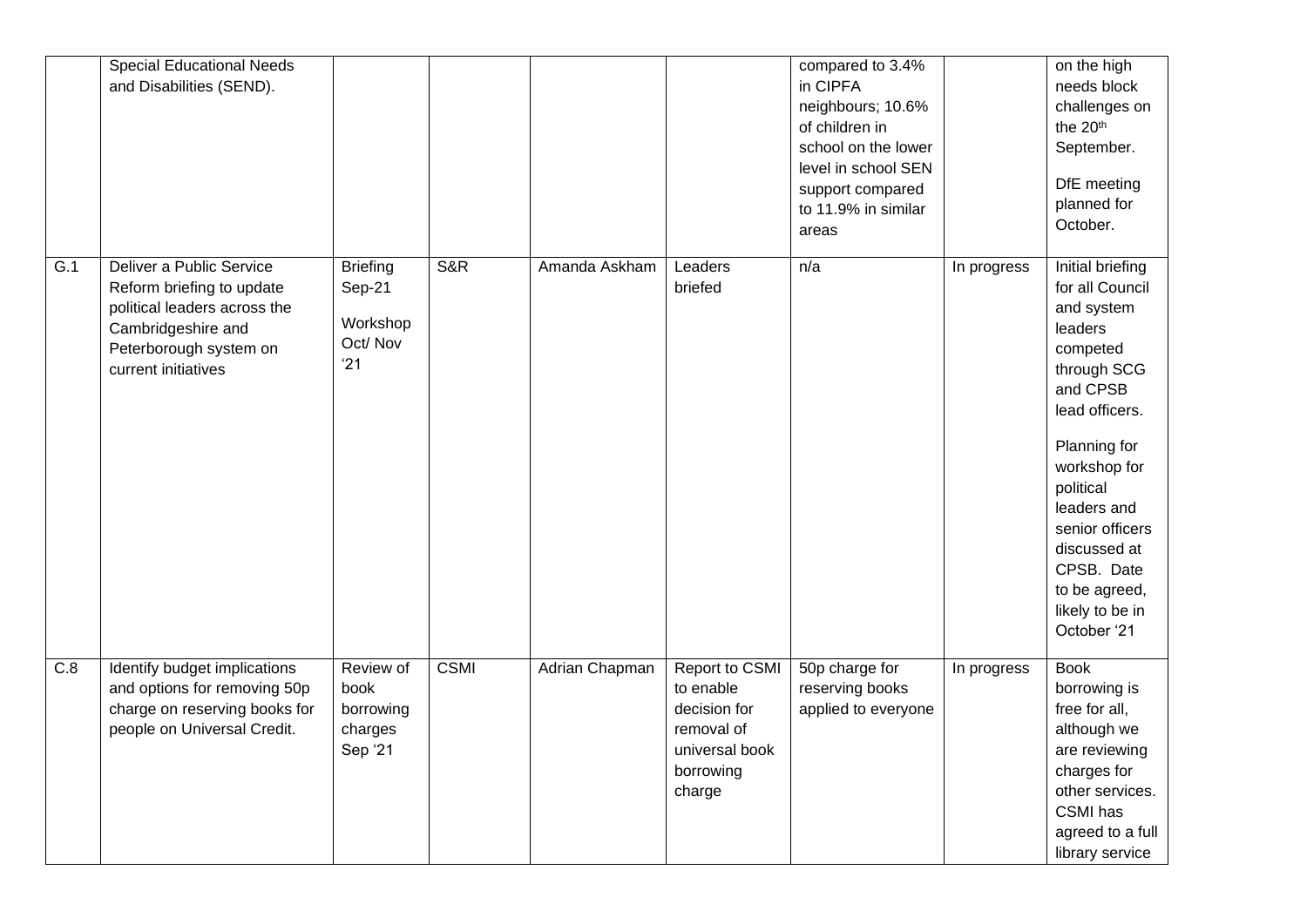|                  |                                                                                                                                                                                                                                                              | Library<br>service<br>review<br>Dec '21 |                        |                |                                                                                                                               |                                                                                                                                                               |             | review which<br>will report<br>findings in<br>December<br>2021     |
|------------------|--------------------------------------------------------------------------------------------------------------------------------------------------------------------------------------------------------------------------------------------------------------|-----------------------------------------|------------------------|----------------|-------------------------------------------------------------------------------------------------------------------------------|---------------------------------------------------------------------------------------------------------------------------------------------------------------|-------------|--------------------------------------------------------------------|
| F.3              | Committee review of financial<br>strategy, budget outturn and<br>forward-looking projections<br>and investment                                                                                                                                               | Sep '21 &<br>Dec '21                    | <b>S&amp;R</b>         | Tom Kelly      | Relevant<br>reports to<br>Committees<br>enable a four<br>year balanced<br>budget to be<br>presented to<br><b>Full Council</b> | Financial strategy<br>reported in 2021-22<br><b>Business Plan and</b><br>via monitoring<br>reports                                                            | In progress | <b>Business</b><br>Planning<br>paper to<br>September<br>committees |
| CE.5             | Agreement of system-wide<br>outcomes monitoring<br>framework by Children &<br><b>Maternity Health Executive</b><br><b>Board</b>                                                                                                                              | Oct '21                                 | <b>CYP</b>             | Raj Lakshman   | Outcomes<br>framework<br>agreed by<br>Board                                                                                   | No system wide<br>outcomes<br>framework in place                                                                                                              | In progress |                                                                    |
| C.6              | Deliver Diversity & Inclusion<br>training to Safeguarding<br>partnership Board members                                                                                                                                                                       | Oct '21                                 | Safeguardin<br>g Board | Jo Procter     | Training<br>delivered                                                                                                         |                                                                                                                                                               | In progress |                                                                    |
| $\overline{C.2}$ | Place Leads Partnership to<br>take the lead in identifying and<br>addressing community<br>inequalities; aligning closely<br>with the two Integrated<br>Partnerships which are the key<br>community delivery arms for<br>the Integrated Care System<br>(ICS). | Oct '21                                 | <b>CSMI</b>            | Adrian Chapman | Ongoing<br>updates of<br>work of Place<br>Leads<br>Partnership                                                                | Significant health<br>inequalities<br>between different<br>parts of county and<br>within communities.<br>particularly where<br>there is income<br>deprivation | In progress |                                                                    |
| T.5              | Commence procurement for<br>replacement of Cambridge Sub<br><b>Regional Transport Model</b>                                                                                                                                                                  | Oct '21                                 | H&T                    | Jeremy Smith   | Procurement<br>advert placed<br>and process<br>started                                                                        |                                                                                                                                                               | In progress |                                                                    |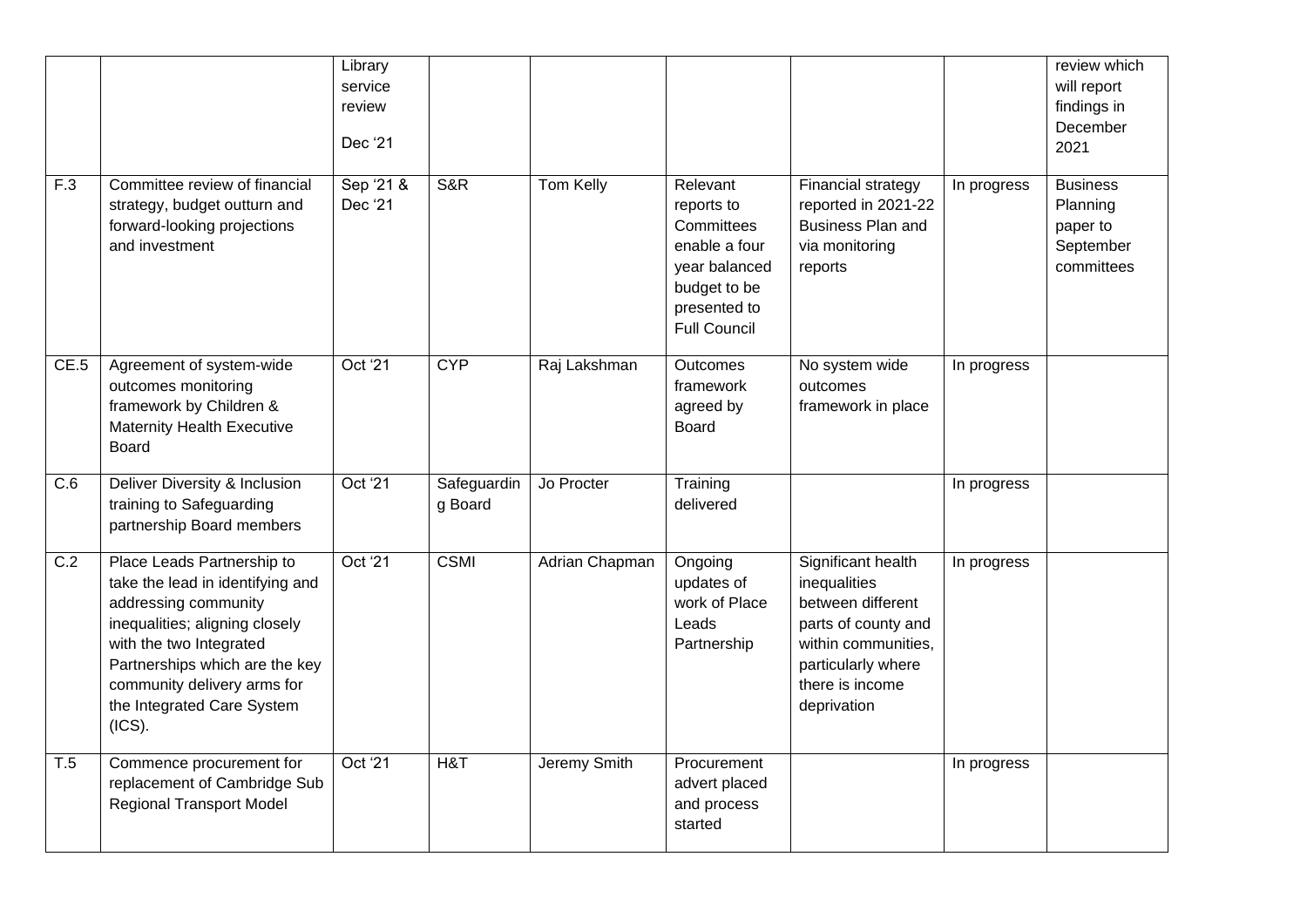|      | (CSRM) in partnership with<br>GCP and CPCA.                                                                                                                                         |                |             |                         |                                                                                                                        |                                                                                                                                                                                                                                                           |             |  |
|------|-------------------------------------------------------------------------------------------------------------------------------------------------------------------------------------|----------------|-------------|-------------------------|------------------------------------------------------------------------------------------------------------------------|-----------------------------------------------------------------------------------------------------------------------------------------------------------------------------------------------------------------------------------------------------------|-------------|--|
| H.9  | Identify and provide more<br>support for both informal<br><b>Carers and Young Carers</b>                                                                                            | Nov '21        | <b>CSMI</b> | Adrian Chapman          | Number of<br>carers<br>supported<br>increases                                                                          | 2,900 carers<br>supported during<br>2020-21, reported<br>in adults statutory<br>returns<br>400 young carers<br>(as noted in either<br>social care<br>assessment or<br>child and family<br>assessment)<br>receiving support at<br>the end of March<br>2021 | In progress |  |
| CE.2 | Work with schools to increase<br>breakfast clubs in schools<br>during the school term                                                                                               | <b>Nov '21</b> | <b>CYP</b>  | Jonathan Lewis          | Increase<br>number of<br>breakfast clubs<br>in summer<br>term 2022<br>compared to<br>summer term<br>2021               | Data not previously<br>collected.                                                                                                                                                                                                                         | In progress |  |
| CE.4 | Ensure the pre-birth to five<br>multi-disciplinary teams (Best<br>Start in Life) work with children<br>with Special Educational<br>Needs & Disability (SEND) and<br>their families. | <b>Nov '21</b> | <b>CYP</b>  | Wendi Ogle-<br>Welbourn | Increasing<br>numbers of<br><b>SEND families</b><br>engaged by<br>pre-birth to five<br>multi-<br>disciplinary<br>teams | 1,058 children open<br>to SEND Early<br>Support in Q4<br>2020-21                                                                                                                                                                                          | In progress |  |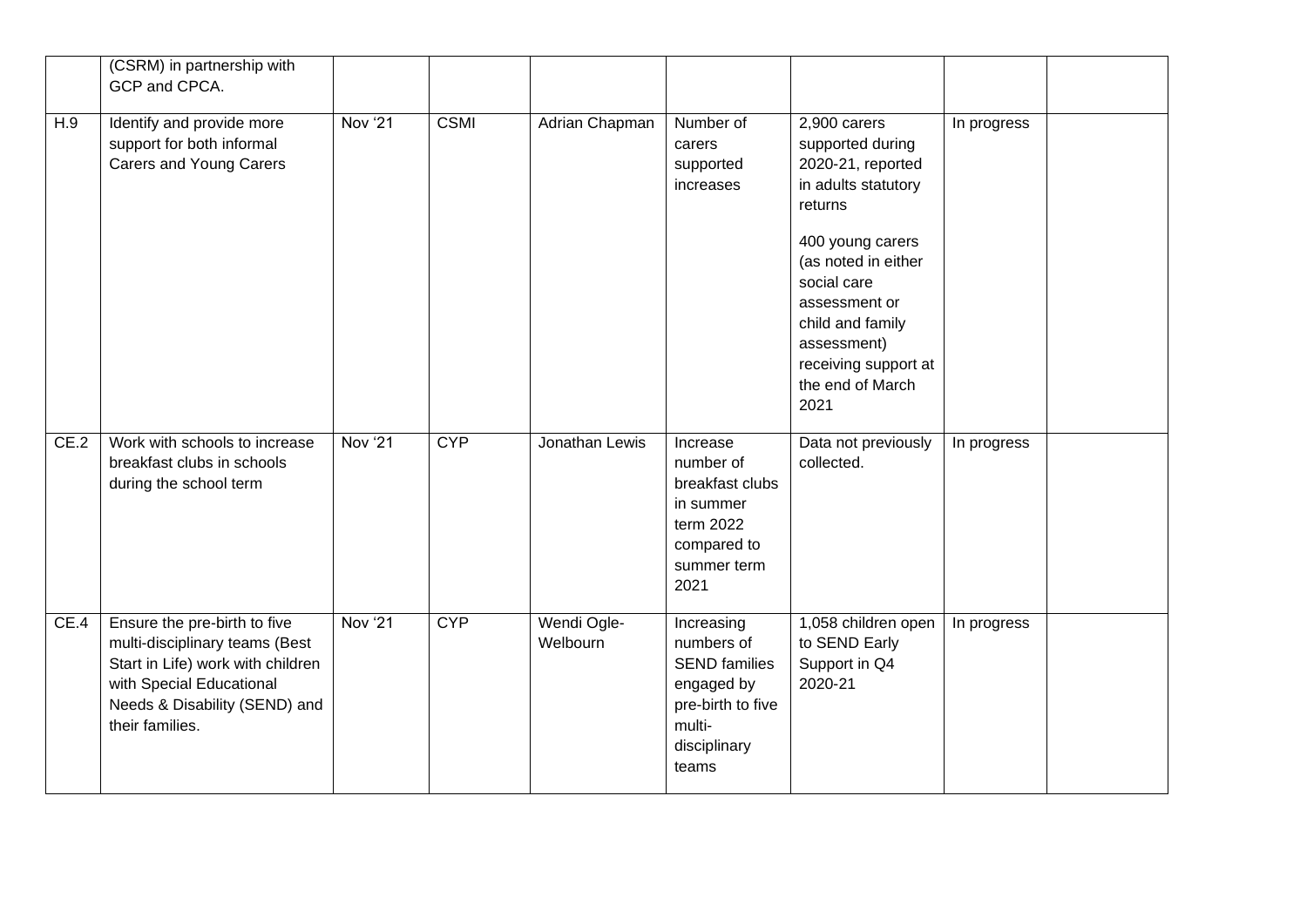| F.5                | Real Living wage - short term<br>steps: in-year uplift for those<br>directly employed below RLW.<br>Then detailed consideration of<br>longer-term implications of full<br>RLW Foundation accreditation<br>to include incremental<br>progress year-by-year for<br>contractors. | <b>Nov '21</b>       | <b>S&amp;R</b> | Tom Kelly &<br>Janet Atkin                       | In-year uplift<br>paid to eligible<br>employees in<br>2021-22; full<br><b>RLW</b><br>accreditation<br>considered by<br>Staffing and<br>Appeals | 1.7% of directly<br>employed CCC<br>employees paid<br>below RLW        | In progress |                       |
|--------------------|-------------------------------------------------------------------------------------------------------------------------------------------------------------------------------------------------------------------------------------------------------------------------------|----------------------|----------------|--------------------------------------------------|------------------------------------------------------------------------------------------------------------------------------------------------|------------------------------------------------------------------------|-------------|-----------------------|
| F.9                | Establishment of a Strategic<br>Programme Management<br>Office (SPMO)                                                                                                                                                                                                         | <b>Nov '21</b>       | S&R            | Amanda Askham                                    | <b>SPMO</b><br>established                                                                                                                     | No SPMO in place                                                       | In progress | proposal<br>developed |
| T.7                | Develop and adopt new<br>standards for pedestrian and<br>cycling infrastructure informed<br>by Local Transport Note<br>(LTN)120.                                                                                                                                              | Dec '21              | H&T            | Jeremy Smith                                     | New standards<br>adopted as<br>policy by H&T                                                                                                   |                                                                        | In progress |                       |
| T.13               | Conclude the work of the HGV<br>Members Working Group and<br>agree an HGV management<br>policy which must limit HGVs<br>rat-running through villages<br>and urban communities                                                                                                 | Dec '21              | H&T            | <b>AD Transport</b><br>and Network<br>Management | New HGV<br>policy adopted<br>by H&T                                                                                                            | <b>HGV Members</b><br><b>Working Group</b><br>ongoing                  | In progress |                       |
| F.6                | Lobbying for fairer funding for<br>Cambridgeshire and national<br>policy reform progress                                                                                                                                                                                      | Dec '21 &<br>Feb '22 | S&R            | Tom Kelly                                        | Ongoing<br>lobbying work<br>formally<br>acknowledged                                                                                           | Lobbying ongoing                                                       | In progress |                       |
| <b>NEW</b><br>CE.7 | Campaign to keep state<br>nursery schools open, to keep<br>schools in local authority<br>control, and for fair funding for<br>Cambridgeshire schools.                                                                                                                         | Dec '21              | <b>CYP</b>     | Jon Lewis/<br><b>Christine Birchall</b>          | Ongoing<br>campaign and<br>lobbying work<br>formally<br>acknowledged<br>No reduction in<br>numbers of                                          | Number of schools<br>in LA control<br>Fair funding<br>campaign ongoing | <b>NEW</b>  |                       |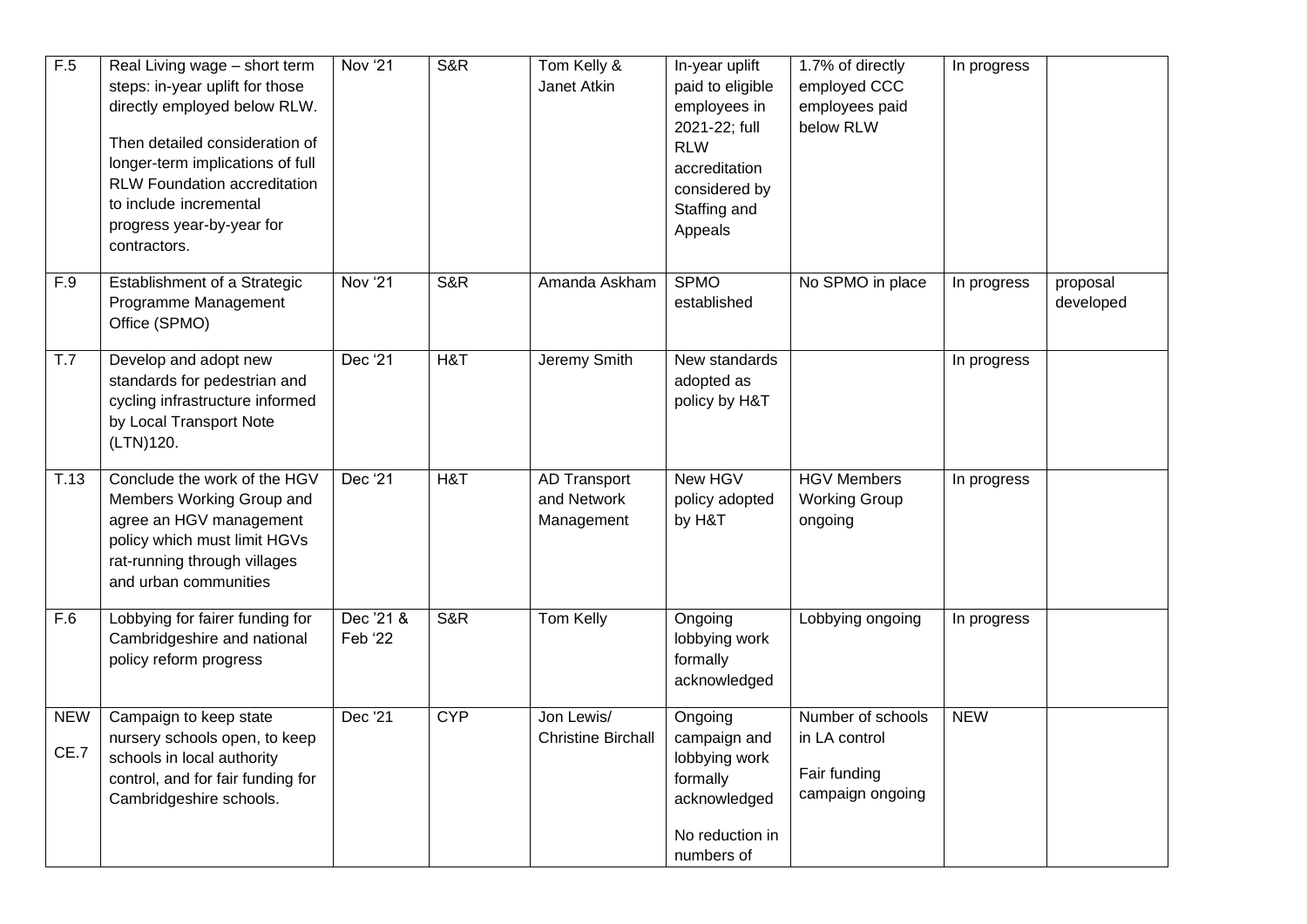|                    |                                                                                                                                                                                                  |         |             |                                         | schools in LA<br>control (excl.<br>those changed<br>due to<br>inadequate<br>rating forced<br>changed or<br>new school) |                                                                                                                                                                |             |  |
|--------------------|--------------------------------------------------------------------------------------------------------------------------------------------------------------------------------------------------|---------|-------------|-----------------------------------------|------------------------------------------------------------------------------------------------------------------------|----------------------------------------------------------------------------------------------------------------------------------------------------------------|-------------|--|
| <b>NEW</b><br>CE.8 | Advocate hard and publicly for<br>better SEND funding                                                                                                                                            | Dec '21 | <b>CYP</b>  | Jon Lewis/<br><b>Christine Birchall</b> | Ongoing<br>campaign and<br>lobbying work                                                                               |                                                                                                                                                                | <b>NEW</b>  |  |
| $\overline{C.5}$   | Support local neighbourhoods<br>to develop youth provision                                                                                                                                       | Jan '22 | <b>CSMI</b> | Adrian Chapman                          | New youth<br>provision<br>available                                                                                    | Approximately<br>1,700 children with<br>open district team<br>early help<br>involvements at<br>end May 2021                                                    | In progress |  |
| $\overline{C.3}$   | <b>Strong Families, Strong</b><br>Communities: Implement the<br>Best Start in Life and Early<br>Help strategy as part of the<br>development of the Children's<br>Collaborative (part of the ICS) | Jan '22 | <b>CYP</b>  | Lou Williams                            | Strategies are<br>implemented                                                                                          | <b>Best Start In Life</b><br>strategy<br>implementation<br>ongoing; Early Help<br>Strategy in<br>development;<br>Children's<br>Collaborative in<br>development | In progress |  |
| T.6                | To secure high quality<br>transport infrastructure<br>improvements required from<br>major developments, aligned<br>with GCP and CPCA.                                                            | Jan '22 | E&GI        | David Allatt                            | High quality<br>transport<br>infrastructure<br>secured from<br>major<br>developments                                   |                                                                                                                                                                | In progress |  |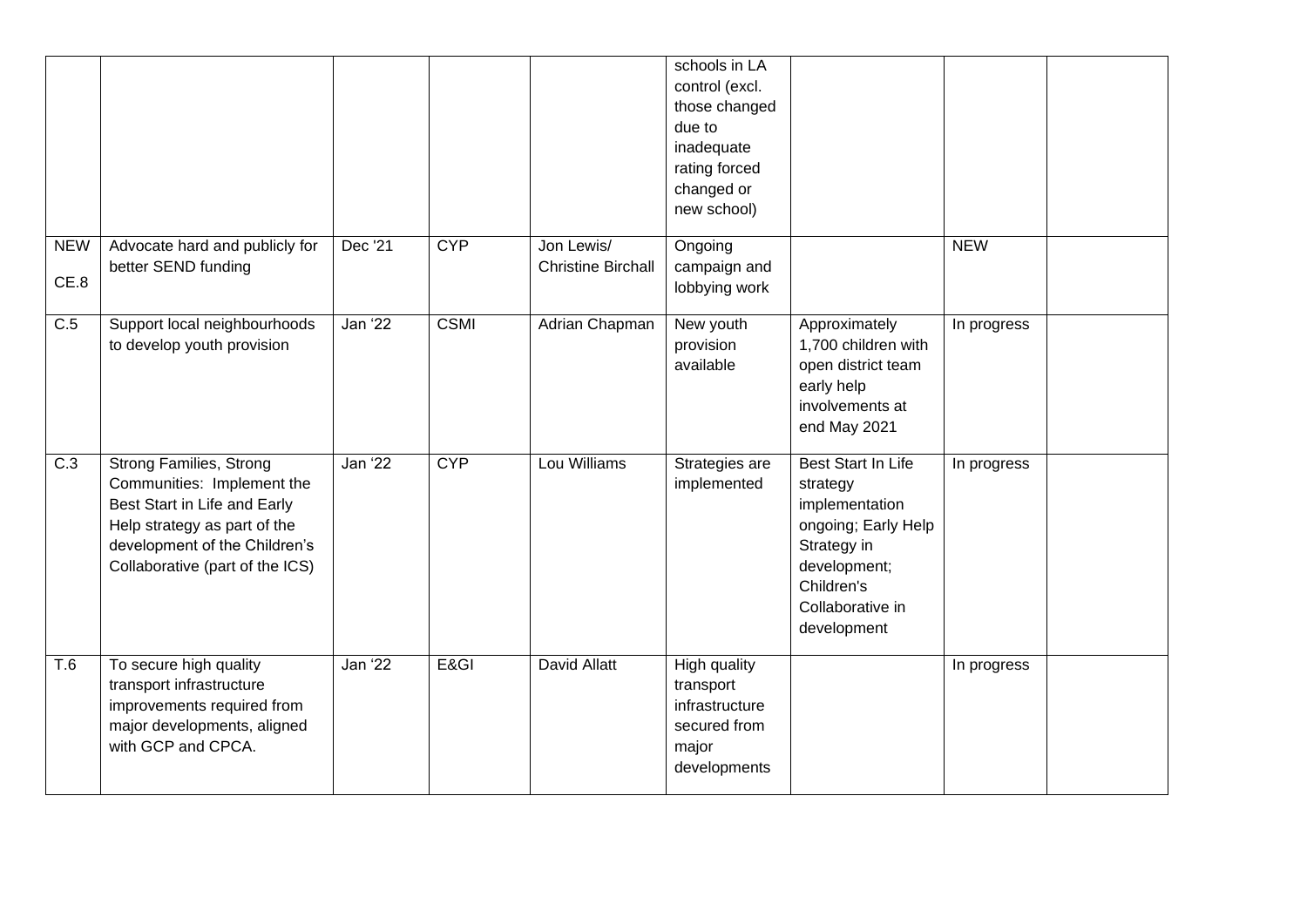| C.4                | Deliver services and<br>opportunities in the Youth<br><b>Engagement Offer</b>                                                                      | Mar '22 | <b>CSMI</b> | <b>Adrian Chapman</b>      | Deliver Youth<br>Engagement<br>Offer                                        | NEET rate May<br>$2021 = 2.82\%$                                                                                                                                                                                          | In progress |  |
|--------------------|----------------------------------------------------------------------------------------------------------------------------------------------------|---------|-------------|----------------------------|-----------------------------------------------------------------------------|---------------------------------------------------------------------------------------------------------------------------------------------------------------------------------------------------------------------------|-------------|--|
| T.2                | Carry out consultation on new<br>active travel strategy for the<br>County                                                                          | Mar '22 | H&T         | Jeremy Smith               | Strategy<br>developed and<br>consulted on;<br>results<br>reported to<br>H&T | No specific Active<br>Travel Strategy in<br>place for<br>Cambridgeshire;<br>CPCA has<br>responsibility for<br>strategic transport<br>planning                                                                             | In progress |  |
| T.9                | Explore funding options for<br>additional capital maintenance<br>schemes to enhance the<br>County networks and further<br>gulley clearance.        | Mar '22 | H&T         | AD Highways<br>Maintenance | Funding for<br>additional<br>schemes<br>identified                          | [Baseline spend<br>amount on capital<br>maintenance<br>schemes 2021-22<br>budget]                                                                                                                                         | In progress |  |
| T.11               | Implement additional footway<br>maintenance schemes                                                                                                | Mar '22 | H&T         | AD Highways<br>Maintenance | Additional<br>schemes<br>delivered<br>compared to<br>baseline               | [Number of<br>schemes planned<br>for 2021-22 in<br>budget]                                                                                                                                                                | In progress |  |
| <b>NEW</b><br>H.10 | Increase air quality monitoring<br>across Cambridgeshire,<br>including in villages as well as<br>in towns, cities, and along<br>major trunk roads. | Mar '22 | A&H         |                            | Increase in air<br>quality<br>monitoring<br>sensors and<br>data collation   | <b>District councils</b><br>have responsibility<br>for monitoring air<br>quality under Local<br><b>Air Quality</b><br>Management<br>regime; some<br><b>County Council</b><br>collaboration<br>around specific<br>projects | <b>NEW</b>  |  |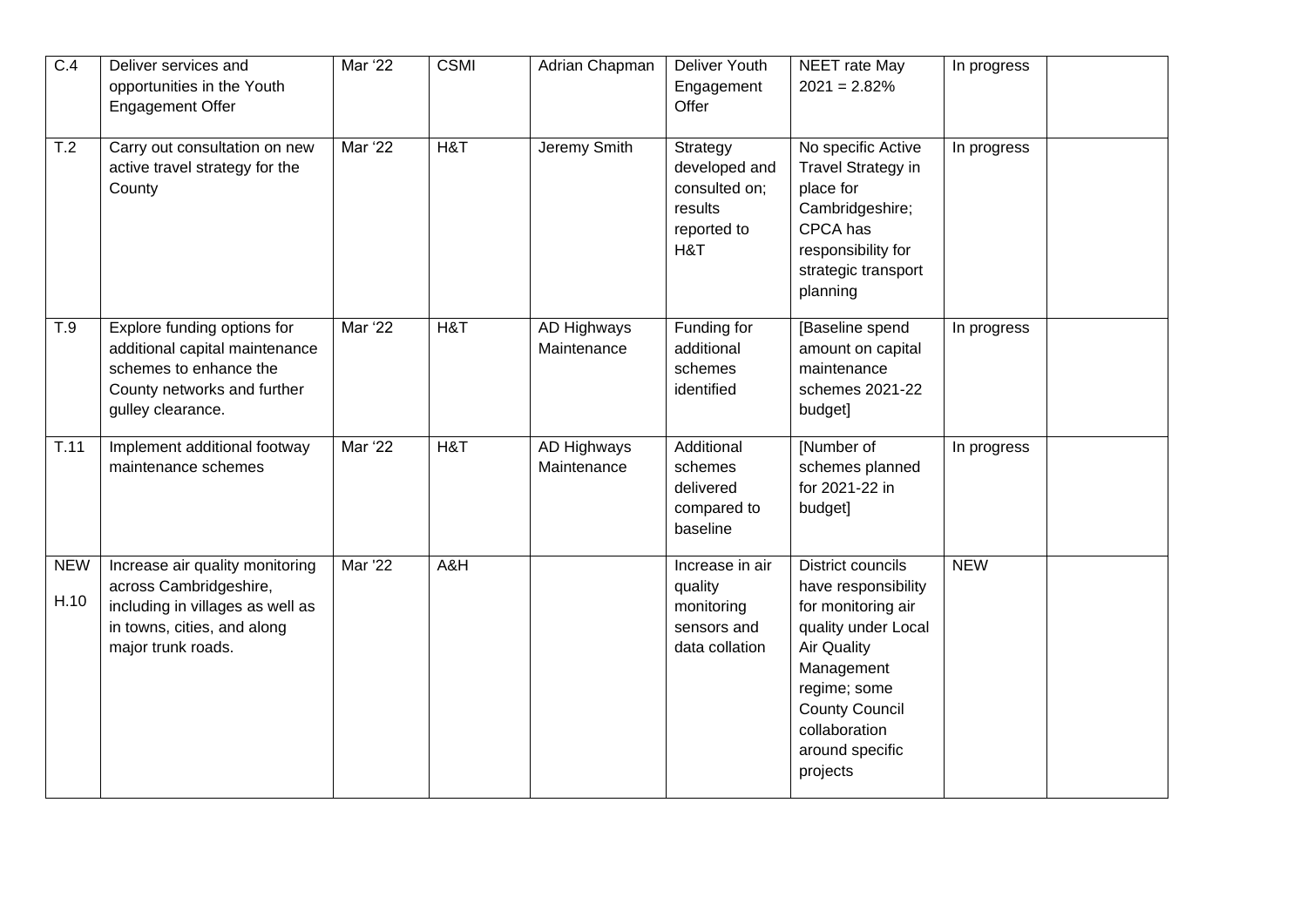| E.6                | Implement tree planting<br>scheme on the land acquired<br>as part of the A14 scheme                                              | <b>Mar</b> '22                        | H&T        | <b>AD Highways</b><br>Maintenance                        | Scheme<br>implemented<br>and increased<br>numbers of<br>trees planted             |                                                                                                                                                                                                    | In progress |  |
|--------------------|----------------------------------------------------------------------------------------------------------------------------------|---------------------------------------|------------|----------------------------------------------------------|-----------------------------------------------------------------------------------|----------------------------------------------------------------------------------------------------------------------------------------------------------------------------------------------------|-------------|--|
| <b>NEW</b><br>CE.9 | Increase in support provided<br>for young people and families<br>(for example youth services<br>and children's centres)          | Mar '22                               | <b>CYP</b> |                                                          | Increase in<br>services for<br>young people<br>and families                       | 1,150 children and<br>young people open<br>to district early help<br>teams for 'targeted<br>support' in May<br>2021<br>580 children open<br>to Child and Family<br>Centres for<br>targeted support | <b>New</b>  |  |
| H.8                | Increase in direct payments for<br>adult social care users                                                                       | <b>Jun</b> '22                        | A&H        | Will Patten /<br><b>Charlotte Black</b>                  | Additional<br>direct<br>payments<br>made<br>compared to<br>baseline               | 980 clients<br>receiving a direct<br>payment in March<br>2021 statutory<br>returns                                                                                                                 | In progress |  |
| H.1                | Develop and deliver care in<br>neighbourhoods, moving from<br>domiciliary care agencies to<br>carers in local<br>neighbourhoods. | Phased<br>over the<br>next 2<br>years | A&H        | <b>Will Patten</b>                                       |                                                                                   |                                                                                                                                                                                                    | In progress |  |
| H.10               | Develop and deliver health and<br>care from the Princess of<br>Wales site.                                                       | Phased<br>over the<br>next 3<br>years | A&H        | Will Patten /<br>Cambridgeshire<br>Community<br>Services | Independent<br>Living<br>accommodatio<br>n built and<br>occupied<br>meeting local | Shortage of<br>residential and<br>nursing care beds,<br>project to address<br>this ongoing                                                                                                         | In progress |  |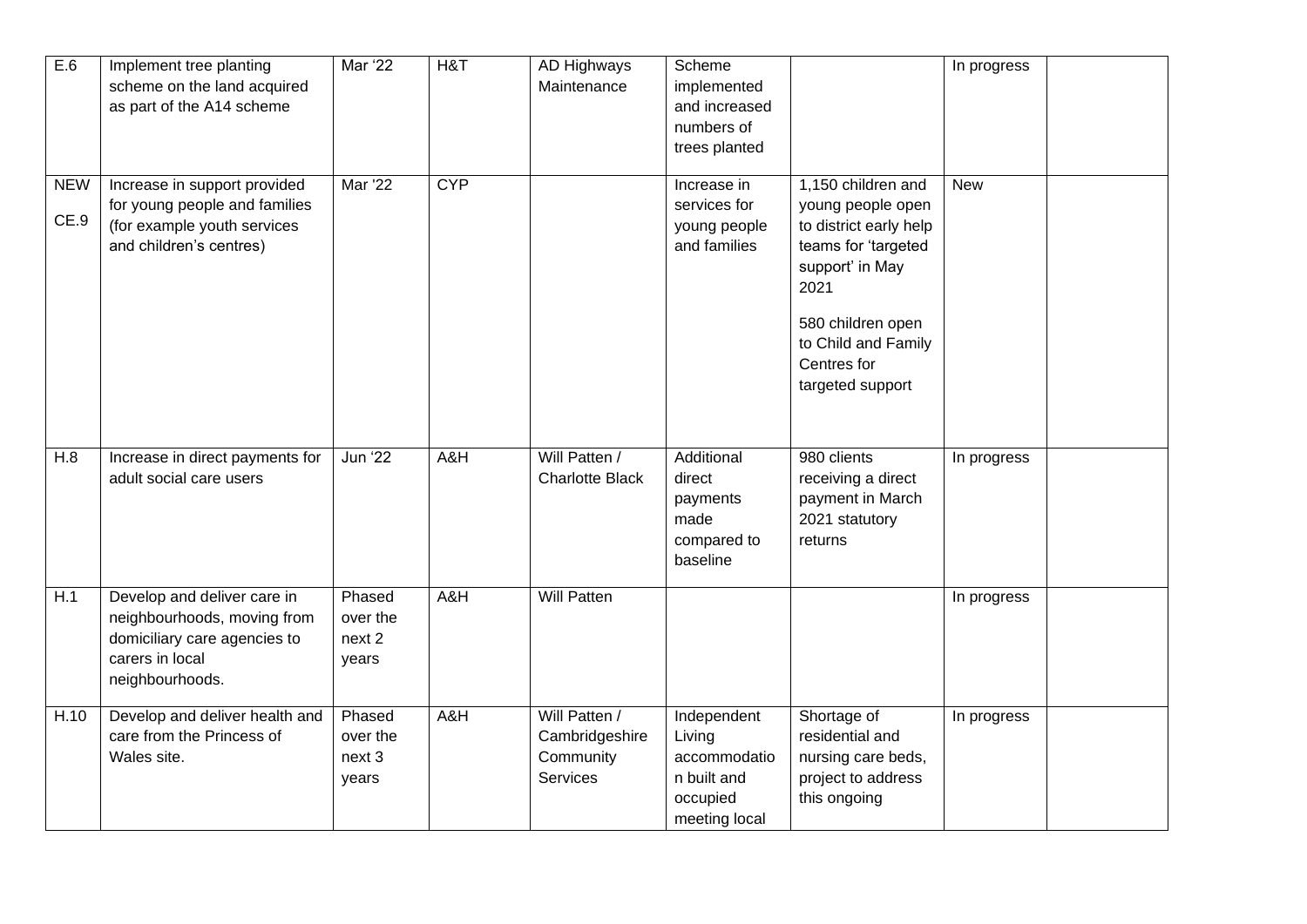|     |                                                                                                                                                          |                                  |     |                                     | forecast<br>demand                                                      |                                                                                                                          |             |  |
|-----|----------------------------------------------------------------------------------------------------------------------------------------------------------|----------------------------------|-----|-------------------------------------|-------------------------------------------------------------------------|--------------------------------------------------------------------------------------------------------------------------|-------------|--|
| H.7 | Adopt and implement the ten<br>Healthy New Town principles<br>for new developments and<br>seek to embed them in District<br>and City Council Local Plans | Dependent<br>on plan<br>schedule | A&H | Emmeline<br>Watkins / Iain<br>Green | <b>Healthy New</b><br>Towns<br>principles<br>embedded in<br>Local Plans | <b>Healthy New Town</b><br>principles in<br>operation in<br>Northstowe<br>development; not<br>embedded in Local<br>Plans | In progress |  |

#### **Policy Development**

| Ref. | <b>Action</b>                                                                                                                                                                      | <b>Milestone</b>   | <b>Committee</b> | Lead<br>Officer(s) | <b>Success</b><br>criteria                            | <b>Baseline</b><br>position May<br>2021      | <b>Achieved</b> | Update /<br>comments by<br>lead officer                                                                                              |
|------|------------------------------------------------------------------------------------------------------------------------------------------------------------------------------------|--------------------|------------------|--------------------|-------------------------------------------------------|----------------------------------------------|-----------------|--------------------------------------------------------------------------------------------------------------------------------------|
| F.11 | Development of Joint<br>Agreement Action Plan and<br>Tracker                                                                                                                       | Jul '21 Sep<br>'21 | S&R              | Amanda<br>Askham   | Tracker adopted<br>and reported<br>quarterly to S&R   | n/a                                          | Completed       | Draft completed for<br>Sept S&R<br>Committee                                                                                         |
| F.2  | <b>LGA Peer Challenge Finance</b><br>Module to consider financial<br>standing, robustness of plans<br>& reserves and makes<br>recommendations                                      | Sep '21            | S&R              | Tom Kelly          | Publication of<br><b>LGA Peer</b><br>Challenge report | Previous LGA<br>Peer<br>Challenge in<br>2013 | Completed       | Peer challenge<br>report and action<br>plan published<br>September '21                                                               |
| C.1  | Develop an Anti-poverty<br>strategy involving the Place<br>Leads Partnership (District<br>Councils, Police, Health,<br><b>Voluntary and Community</b><br>Sector) & wider Community | Sep '21            | <b>CSMI</b>      | Adrian<br>Chapman  | Anti-Poverty<br>Strategy to<br>CSMI for<br>approval   | No Anti<br>Poverty<br>Strategy in<br>place   | In progress     | July CSMI<br>approved a<br>strategic<br>framework for<br>tackling social<br>immobility. 10<br>practical actions<br>presented to CSMI |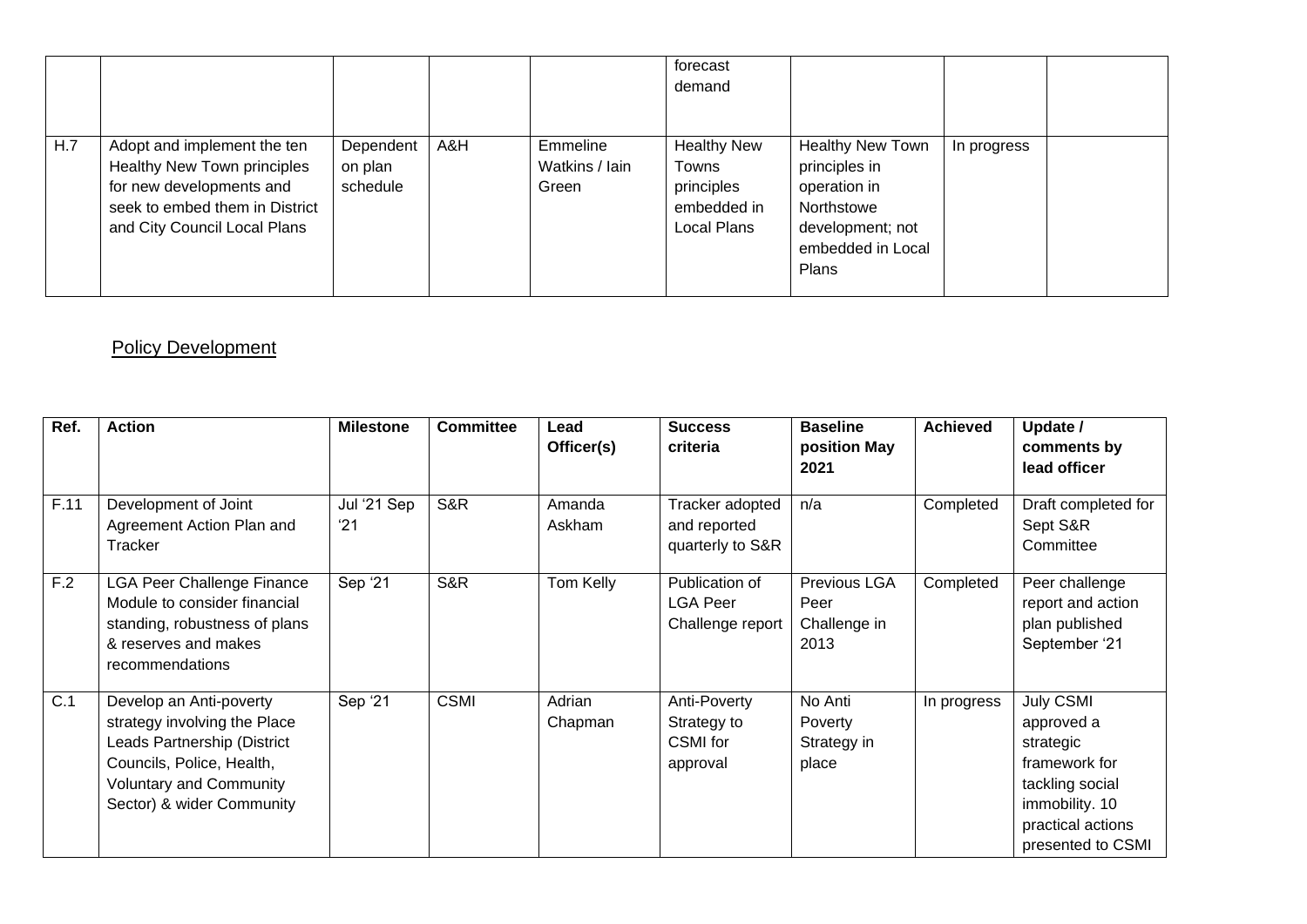| F.7              | Resource Stakeholder Group<br>(circa 50 organisations)<br><b>Review Commercial Strategy</b><br>and priorities                                                                                                                  | <b>Draft</b><br>completed<br>Sep '21<br>S&R as<br>part of<br>strategic | <b>S&amp;R</b> | Amanda<br>Askham                           | Commercial<br>Strategy<br>reported to S&R                                                                          | Commercial<br>Strategy in<br>place to deliver<br>previous<br>administration'<br>s priorities. | In progress | 2.9.21 to drive the<br>framework<br>forwards. Report at<br>this link.<br>Draft completed<br>and will be<br>presented to S&R<br>as part of Strategic<br>Framework and<br><b>Business Planning</b> |
|------------------|--------------------------------------------------------------------------------------------------------------------------------------------------------------------------------------------------------------------------------|------------------------------------------------------------------------|----------------|--------------------------------------------|--------------------------------------------------------------------------------------------------------------------|-----------------------------------------------------------------------------------------------|-------------|--------------------------------------------------------------------------------------------------------------------------------------------------------------------------------------------------|
|                  |                                                                                                                                                                                                                                | Feb '22                                                                |                |                                            |                                                                                                                    |                                                                                               |             | in December                                                                                                                                                                                      |
| F.8              | Review of transformation<br>funded project and<br>programmes to determine<br>intended outcomes; cost and<br>return; timescales and<br>milestones                                                                               | Sep '21                                                                | <b>S&amp;R</b> | Amanda<br>Askham                           | Review of<br>projects<br>reported to S&R<br>to enable<br>decision for<br>remaining<br>transformation<br>fund usage | Transformation<br>monitoring<br>quarterly in<br>place                                         | Completed   | Transformation<br>fund monitoring<br>report reviewed at<br>Sept S&R<br>Committee                                                                                                                 |
| F.10             | <b>Review of Performance</b><br>Framework and reporting                                                                                                                                                                        | Sep '21<br><b>REVISED</b><br>to NOV '21                                | <b>S&amp;R</b> | Amanda<br>Askham                           | Reviewed<br>Performance<br>Framework<br>reported to S&R<br>and adopted                                             | N/a as new<br>review                                                                          | In progress | Delayed to<br>incorporate<br>corporate strategy,<br>strategic<br>framework and<br>peer challenge<br>feedback                                                                                     |
| $\overline{G.3}$ | The LGA Corporate Peer<br>Challenge will examine the<br>effectiveness of the shared<br>service arrangements<br>considering what has been<br>achieved and what its future is<br>going forward - action plan will<br>be produced | Jul-Sep 21                                                             | <b>S&amp;R</b> | <b>Gillian Beasley</b><br>Amanda<br>Askham | <b>LGA Peer</b><br>Challenge report<br>and action plan<br>on Shared<br><b>Services</b><br>reported to S&R          | <b>Previous LGA</b><br>Peer<br>Challenge in<br>2013                                           | Completed   | Peer challenged<br>published with<br>action plan and<br>reported to S&T<br>Sept 21                                                                                                               |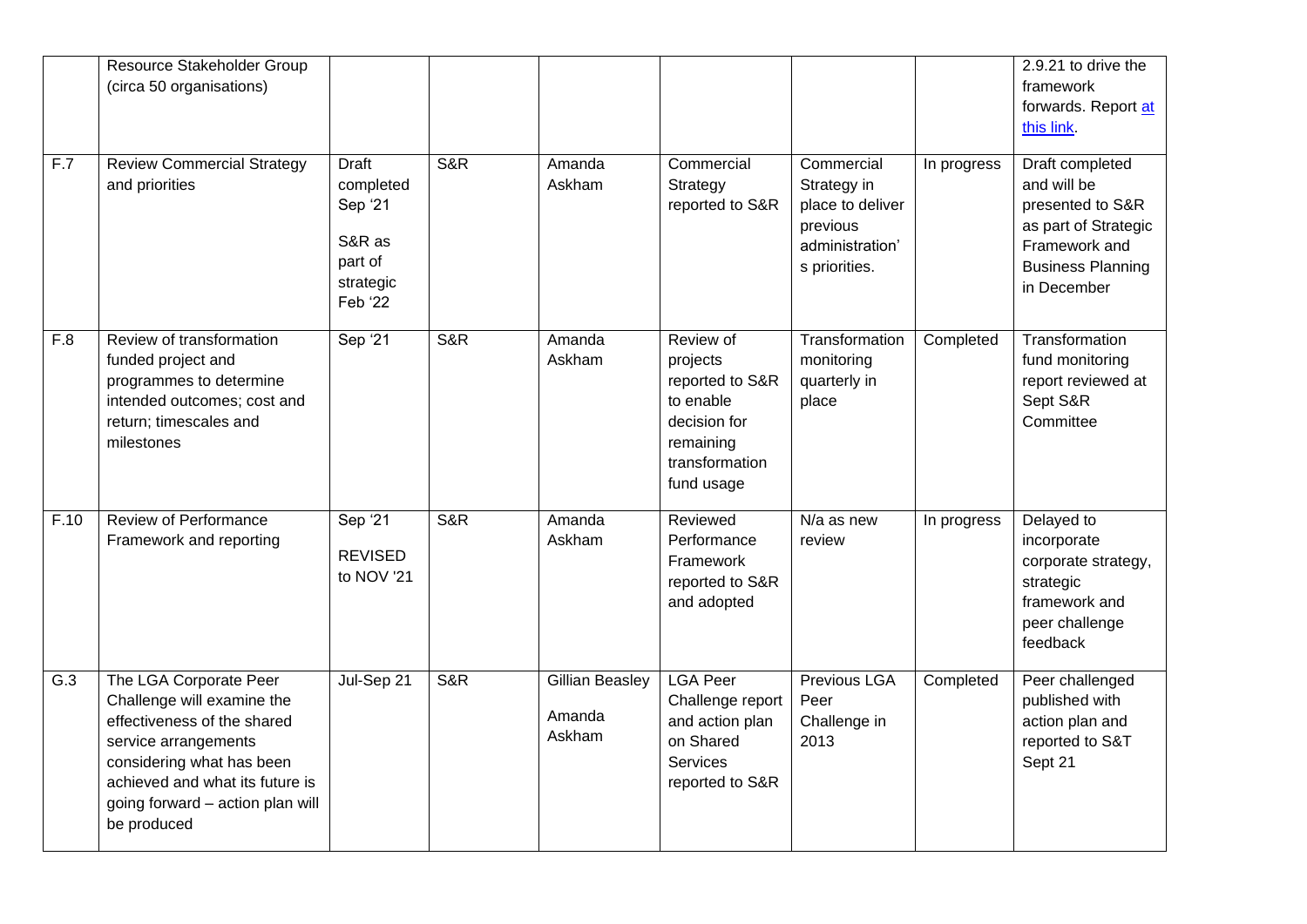| G.4 | Review of corporate strategy<br>and strategic framework                                                                                                                                                                          | Sep-21 -<br><b>REVISED</b><br>to Nov '21                   | <b>S&amp;R</b> | Amanda<br>Askham      | Corporate<br>Strategy and<br>Strategic<br>Framework<br>reported to S&R<br>and adopted | Corporate<br>Strategy in<br>place to deliver<br>previous<br>administration'<br>s priorities.                 | In progress | Publication delayed<br>to November to<br>include feedback<br>from peer<br>challenge           |
|-----|----------------------------------------------------------------------------------------------------------------------------------------------------------------------------------------------------------------------------------|------------------------------------------------------------|----------------|-----------------------|---------------------------------------------------------------------------------------|--------------------------------------------------------------------------------------------------------------|-------------|-----------------------------------------------------------------------------------------------|
| F.4 | Position of This Land to be<br>considered within LGA Peer<br>Challenge and an action plan<br>produced                                                                                                                            | <b>Update Sep</b><br>'21<br>Review<br>completed<br>Dec '21 | S&R            | Tom Kelly             | Action plan<br>reported to S&R                                                        | N/a as new<br>review                                                                                         | In progress | Review<br>commissioned,<br>update to S&R<br>Sep'21. Report to<br><b>S&amp;R Dec '21</b>       |
| F.1 | On behalf of Cambridgeshire,<br>its businesses, and citizens we<br>will develop and facilitate a<br>COVID-19 recovery strategy<br>starting with:<br>- a review of emerging<br>evidence of Needs and<br>Impacts on Cambridgeshire | Reporting<br>quarterly<br>from Sep<br>'21                  | S&R            | Amanda<br>Askham      | <b>Needs</b><br>assessment<br>documents<br>published                                  | Previous<br>review of<br>impacts and<br>needs<br>discussed by<br>General<br>Purposes<br>Committee in<br>2020 | In progress | Phase one suite of<br>data due for<br>publication on<br>Cambridgeshire<br>Insight in Sept '21 |
| H.4 | Implement a clear action plan<br>to deliver "health in all policies"<br>including criteria for evaluating<br>policies                                                                                                            | Oct '21                                                    | A&H            | Jyoti Atri            | Action plan<br>implemented                                                            | Health<br>implications<br>included as<br>mandatory<br>section of<br>committee<br>papers                      | In progress |                                                                                               |
| T.3 | Work in partnership with the<br><b>Greater Cambridge</b><br>Partnership on a review of the<br>road hierarchy                                                                                                                     | Oct '21                                                    | H&T            | Jeremy Smith<br>& GCP | Review of road<br>hierarchy<br>reported to H&T                                        | Review<br>underway and<br>ongoing                                                                            | In progress |                                                                                               |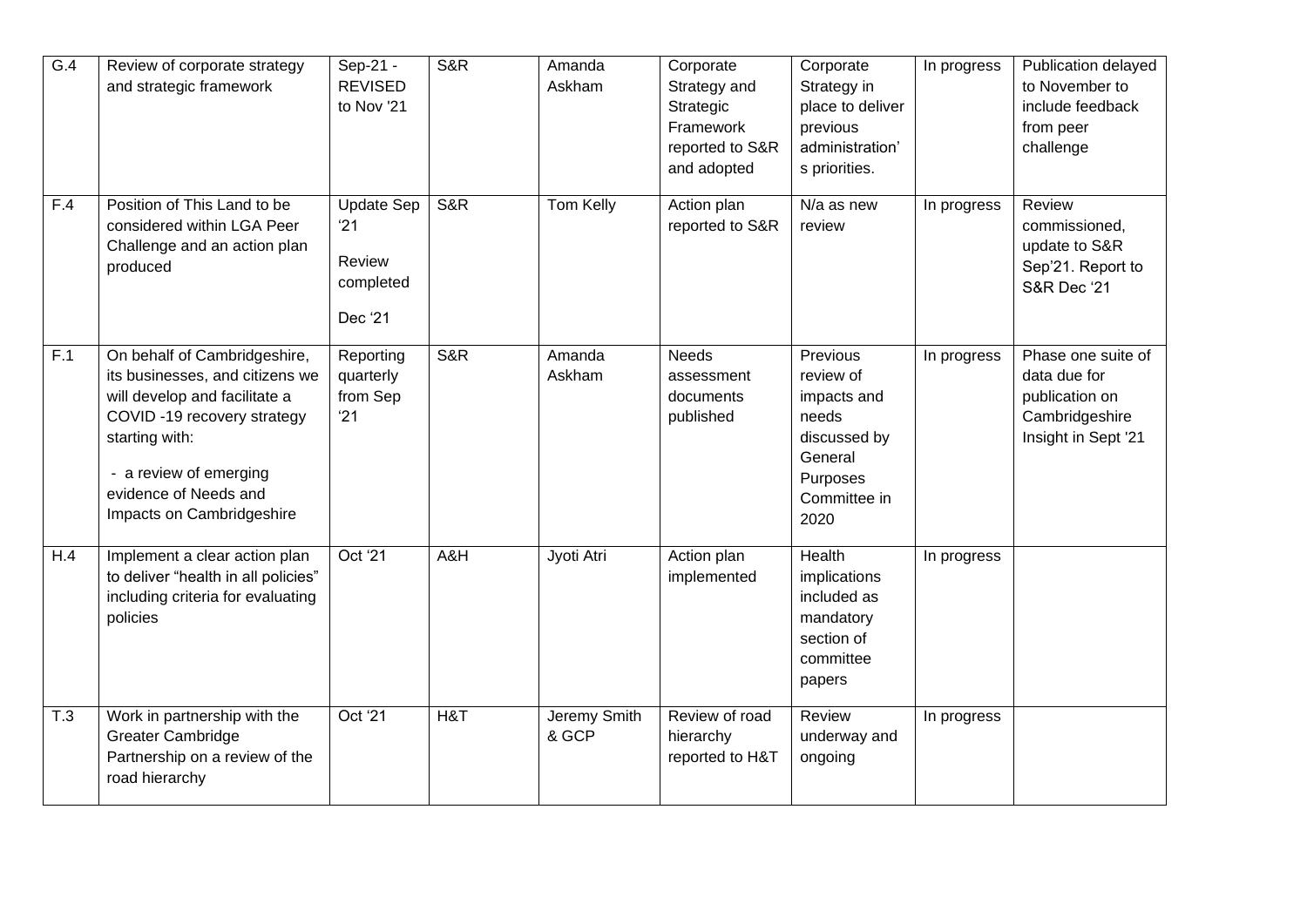| $\overline{T.12}$<br>H.2 | Review the 20mph policy and<br>the qualifying criteria<br>Develop a primary and early                                                                                                                                                                                                                                                                                                                                   | Oct '21<br><b>Nov '21</b> | H&T<br>A&H  | <b>AD Transport</b><br>and Network<br>Management<br>Val Thomas | Review reported<br>and criteria<br>agreed by H&T                                              | N/a as new<br>review<br>No system-                                | In progress         |             |
|--------------------------|-------------------------------------------------------------------------------------------------------------------------------------------------------------------------------------------------------------------------------------------------------------------------------------------------------------------------------------------------------------------------------------------------------------------------|---------------------------|-------------|----------------------------------------------------------------|-----------------------------------------------------------------------------------------------|-------------------------------------------------------------------|---------------------|-------------|
|                          | intervention Prevention<br>Strategy that will build on<br>existing work and involve<br>communities, the ICS and<br>other partners across the<br>system.                                                                                                                                                                                                                                                                 |                           |             |                                                                | Strategy<br>reported to A&H                                                                   | wide Primary<br>and Early<br>Intervention<br>Strategy in<br>place | In progress         |             |
| <b>NEW</b><br>F.12       | Review process for decision<br>making on spending and<br>investments to ensure that all<br>decisions are:<br>- made in the context of<br>meeting the Net Zero strategy<br>- equally weighted for social,<br>environmental and financial<br>criteria<br>- assessed for their impact on<br>residents living in deprivation<br>and on the population as a<br>whole, with a commitment to<br>fairness in overall allocation | <b>Nov '21</b>            | S&R         | <b>Tom Kelly</b>                                               | Review<br>completed and<br>mechanisms for<br>changing<br>decision-making<br>criteria in place | N/a as new<br>review                                              | <b>New</b>          |             |
| C.7                      | Full review of the library<br>service to ensure it is meeting<br>the needs of our residents                                                                                                                                                                                                                                                                                                                             | Dec '21                   | <b>CSMI</b> | Adrian<br>Chapman                                              | Review reported<br>to CSMI                                                                    | N/a as new<br>review                                              |                     | In progress |
| E.1                      | Review the Climate Change<br>and Environment Strategy<br>(Sustainability Strategy) to<br>bring forward net-zero target<br>towards 2030 and alignment of                                                                                                                                                                                                                                                                 | Dec '21                   | E&GI        | Sheryl French/<br>Quinton<br>Carroll                           | <b>Revised Climate</b><br>Change and<br>Environment<br>Strategy to<br>E&GI with clear         | $\overline{N/a}$ as new<br>review                                 | Carbon<br>emissions | In progress |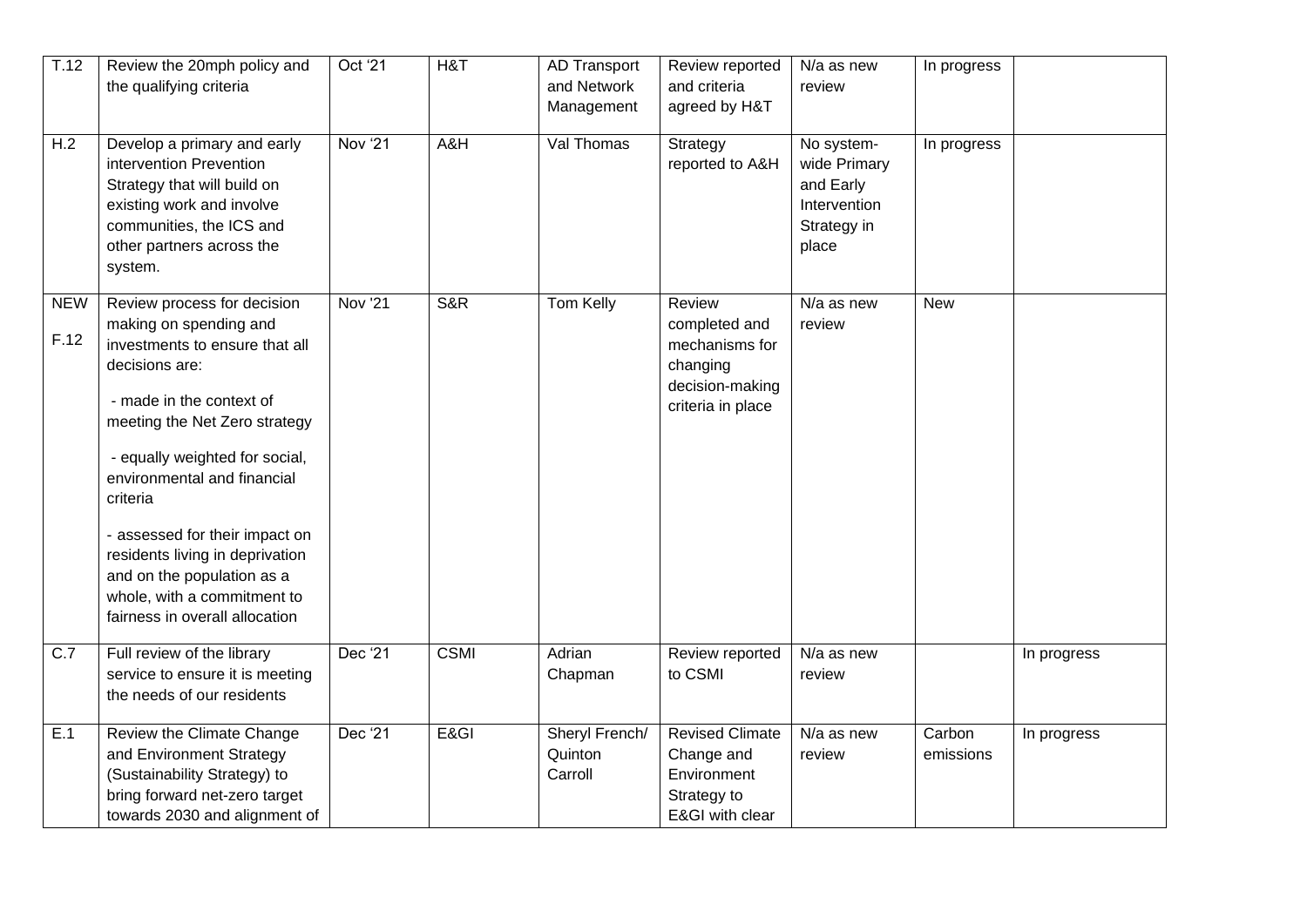|      | key resources including the<br>Environment Fund.                                                                                                            |         |                              |                                                       | action plan and<br>milestones                                                                                     |                                                                                                                             |                            |             |
|------|-------------------------------------------------------------------------------------------------------------------------------------------------------------|---------|------------------------------|-------------------------------------------------------|-------------------------------------------------------------------------------------------------------------------|-----------------------------------------------------------------------------------------------------------------------------|----------------------------|-------------|
| E.4  | Review biodiversity across the<br>Council's land and property<br>assets to identify a programme<br>for 'doubling nature'                                    | Dec '21 | E&GI                         | Quinton<br>Carroll / Tony<br>Cooper                   | Proposed<br>programme<br>reported to<br>E&GI                                                                      | N/a as new<br>review                                                                                                        | Biodiversity<br>indicators | In progress |
| CE.6 | Develop an integrated<br>approach to support Children<br>and Young People's mental<br>health and wellbeing                                                  | Dec '21 | <b>CYP</b>                   | Raj Lakshman                                          | Multi partner<br>agreement/proc<br>ess identified to<br>support CYP<br>mental health<br>and wellbeing<br>outcomes |                                                                                                                             | In progress                |             |
| E.3  | Produce a Tree and Woodland<br>strategy                                                                                                                     | Dec '21 | E&GI                         | Quinton<br>Carroll / Emily<br>Bolton / Tony<br>Cooper | Tree and<br>Woodland<br>Strategy to<br>E&GI                                                                       | CUSPE report<br>highlighted<br>importance of<br>trees; work on<br>strategy<br>ongoing.                                      | In progress                |             |
| T.14 | Bring proposals back to<br>committee for Residents'<br>Parking Schemes in<br>consultations with GCP and in-<br>line with the Integrated Parking<br>Strategy | Dec '21 | H&T                          | AD Transport<br>and Network<br>Management             | Proposals<br>reported and<br>considered by<br>H&T                                                                 | Residents'<br>Parking<br><b>Schemes</b><br>paused in<br>March 2021<br>whilst awaiting<br>Integrated<br>Parking<br>Strategy. | In progress                |             |
| H.3  | Identify what the Safeguarding<br>Partnership Board can do for<br>vulnerable individuals who do<br>not meet statutory threshold<br>for services             | Dec '21 | Safeguarding<br><b>Board</b> | Jo Procter                                            | Report to<br>Safeguarding<br><b>Board</b>                                                                         |                                                                                                                             | In progress                |             |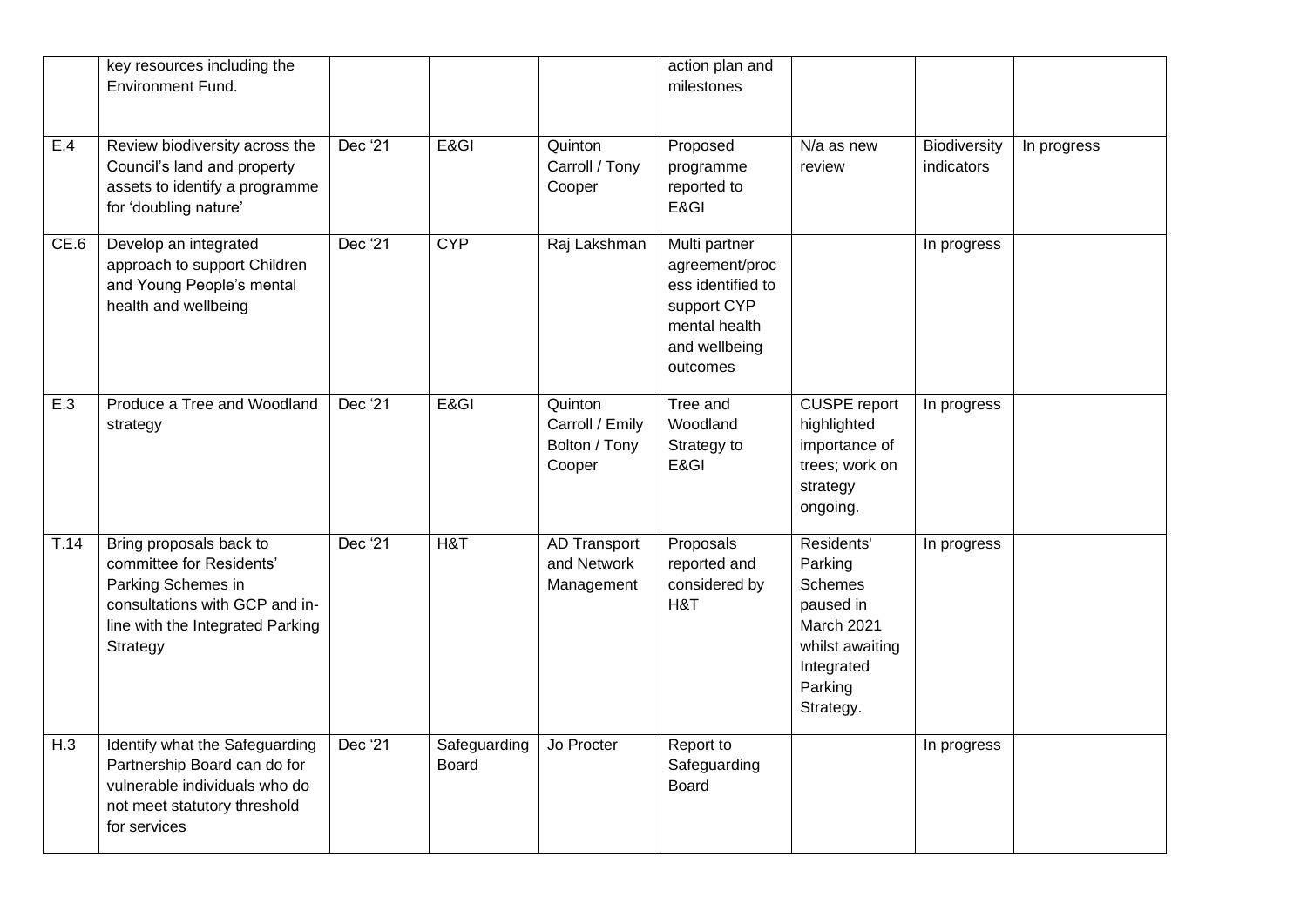| F.6                | Procurement and contracting-<br>plan how the Council's<br>approach can ensure greater<br>weight given to local suppliers,<br>direct delivery, environmental<br>criteria and social value                                                                                                                                                                    | Jan '22        | <b>S&amp;R</b> | Tom Kelly/<br><b>Chloe Rickard</b> | Social Value<br>and<br>Procurement<br>policy /<br>approach<br>agreed by S&R<br>and<br>implemented in<br>all purchases | Previous best<br>value<br>procurement<br>guidance<br>suggested a<br>5% weighting<br>for social value<br>but not<br>mandatory. | In progress |  |
|--------------------|-------------------------------------------------------------------------------------------------------------------------------------------------------------------------------------------------------------------------------------------------------------------------------------------------------------------------------------------------------------|----------------|----------------|------------------------------------|-----------------------------------------------------------------------------------------------------------------------|-------------------------------------------------------------------------------------------------------------------------------|-------------|--|
| E.2                | Develop a 'Routemap to Net-<br>Zero and Doubling Nature'<br>Programme including a<br>medium-term resourcing<br>strategy.                                                                                                                                                                                                                                    | Mar '22        | E&GI           | <b>Steve Cox</b>                   | Programme plan<br>reported to S&R<br>and E&GI                                                                         | $\overline{N}/a$ as new<br>programme                                                                                          | In progress |  |
| H.6                | Implement a system wide<br>Obesity/Healthy Weight<br>Strategy                                                                                                                                                                                                                                                                                               | <b>Mar</b> '22 | A&H            | Val Thomas                         | Agree Obesity /<br><b>Healthy Weight</b><br>Strategy at A&H                                                           | Previous<br>strategy<br>expired 2019.                                                                                         | In progress |  |
| E.5                | Work with rural communities to<br>develop opportunities which<br>encourage agricultural and<br>environmental innovations and<br>practices that benefit the rural<br>economy, nature, and the<br>climate. Identify funding to<br>support the transition to a<br>future nature-based economy,<br>enhance natural capital and<br>reconnect people with nature. | <b>Mar</b> '22 | E&GI           | Quinton<br>Carroll                 | <b>Opportunities</b><br>identified<br>Potential<br>funding<br>identified                                              | See current<br>Climate<br>Change<br>Strategy and<br>Actions                                                                   | In progress |  |
| T.1                | Work with partners on policies<br>which enhance Local Plans<br>and support the Local<br><b>Transport Plan review</b>                                                                                                                                                                                                                                        | Mar '22        | H&T            | Jeremy Smith                       | Ongoing<br>updates about<br>work                                                                                      | N/a as review<br>of LTP                                                                                                       | In progress |  |
| <b>NEW</b><br>T.15 | Work with the Greater<br>Cambridge Partnership to<br>achieve a sustainable bus                                                                                                                                                                                                                                                                              | <b>Mar '22</b> | H&T            |                                    | Sustainable bus<br>network in place                                                                                   |                                                                                                                               | <b>New</b>  |  |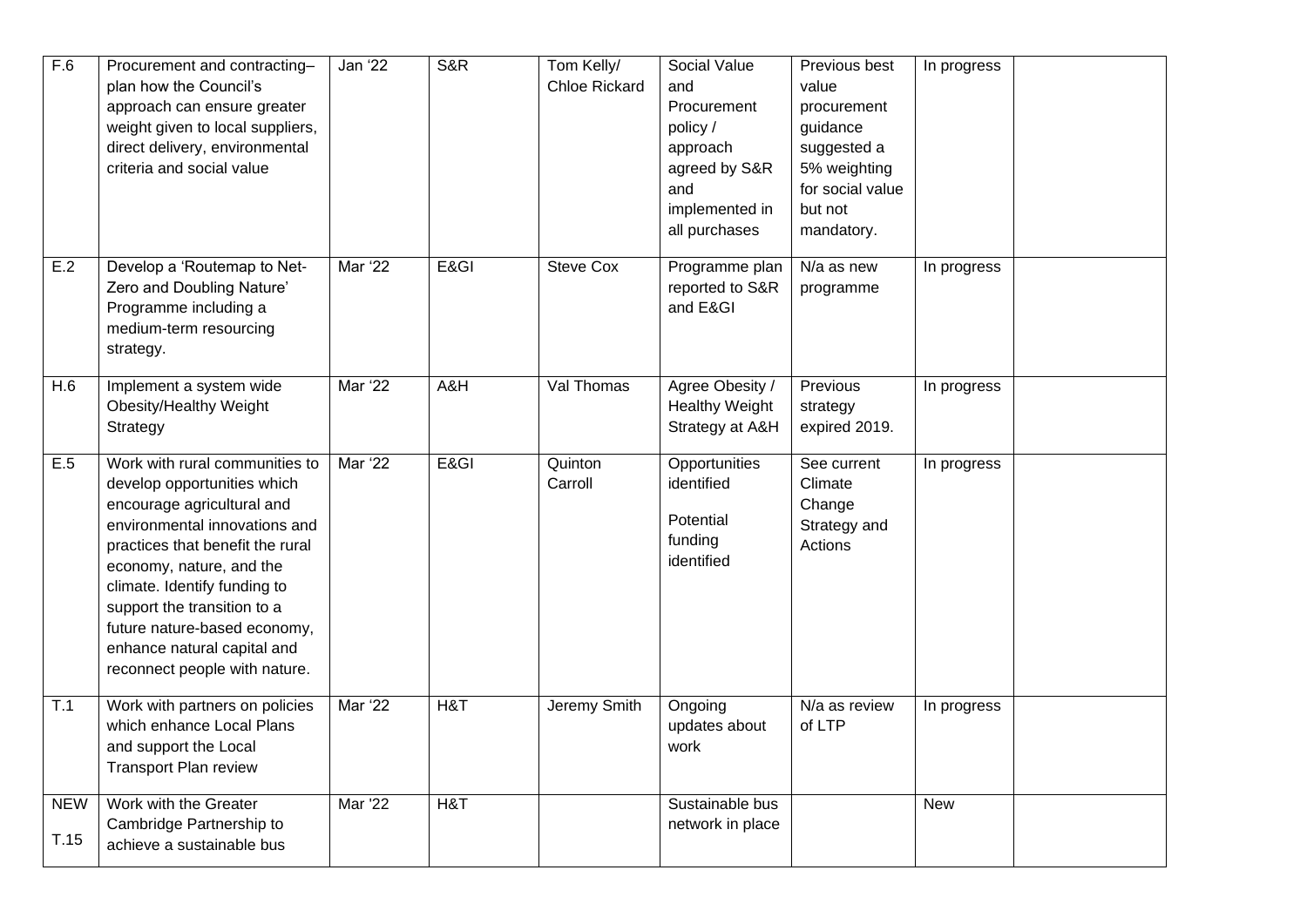|      | network for Greater<br>Cambridge.                                                                                                                                                     |                                           |     |                                           |                                                       |                                 |             |  |
|------|---------------------------------------------------------------------------------------------------------------------------------------------------------------------------------------|-------------------------------------------|-----|-------------------------------------------|-------------------------------------------------------|---------------------------------|-------------|--|
| T.4  | Continued development of<br>Huntingdon and Fenland<br>transport strategies to include<br>support for modal shift.                                                                     | Mar '22                                   | H&T | Jeremy Smith                              | <b>Strategies</b><br>completed and<br>reported to H&T | Work<br>underway and<br>ongoing | In progress |  |
| T.8  | Review and refresh the<br>Council's transport priorities                                                                                                                              | Mar '22                                   | H&T | Jeremy Smith                              | <b>Priorities</b><br>reported to and<br>agreed by H&T | N/a as review                   | In progress |  |
| T.10 | Consider options for innovative<br>condition surveys to anticipate<br>and address highway<br>maintenance issues.                                                                      | Mar '22                                   | H&T | AD Highways<br>Maintenance                | Options paper<br>considered by<br>H&T                 |                                 | In progress |  |
| H.5  | Work with the NHS to pilot<br>Population Health<br>Management Approaches to<br>combine health and care data<br>to inform proactive care and<br>prevention and target<br>interventions | Dependent<br>on COVID<br>Wave 3<br>timing | A&H | Emmeline<br>Watkins /<br>Amanda<br>Askham | PHM approach<br>to combine data<br>piloted            | Work<br>underway and<br>ongoing | In progress |  |